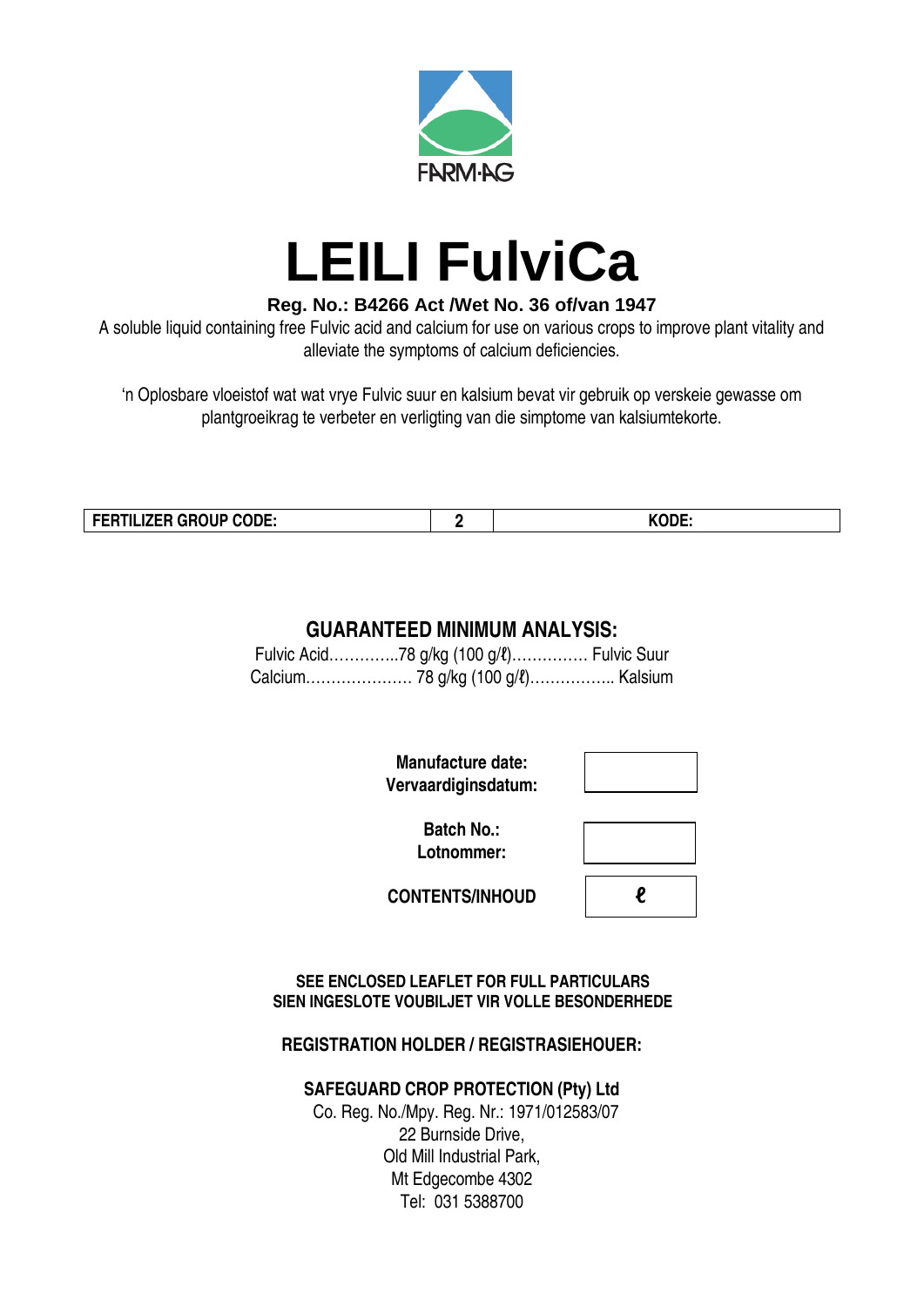The fulvic acid contained in Leili FulviCa ia derived from Leonardite which is a complex aggregate of brown to dark coloured amorphous organic substances that originates during the decomposition of plant and animal residues by microorganisms. Fulvic acid comprises relatively small molecules that are easily absorbed by plants and has numerous beneficial effects when applied as a foliar spray.

Fulvic acid is a not a fertilizer as it does not directly provide nutrients to plants. However, Fulvic acid has numerous physical properties that provide a range of benefits to plants such as:

- Acts as a powerful natural chelating agent that enters the plant easily.
- Has a high cation exchange capacity which allows metallic elements to be readily absorbed as bioavailable nutrients.

When combined with calcium the Fulvic acids chelating properties aid in the rapid absorption and deployment of this important nutrient. This makes the product ideal for aiding in the alleviation of calcium deficiencies.

The effects of calcium are widely known and a shortage can result in:

- Reduced cell rigidity
- Greater susceptibility to diseases
- Various physiological disorders.

In soils where calcium is not readily available or where root uptake is impeded, the repeated foliar application of calcium can result in:

- Improved fruit quality
- Improved fruit firmness and extended shelf-life
- More effective disease control
- Reduced spoilage due to physiological disorders

The combination of Fulvic acid and calcium thus provides a powerful tool for improving calcium nutrition when applied as a foliar spray.

Directions for use: See table below

Precautions:

Leili FulviCa is compatible with most commonly used pesticides and foliar feeds, except foliar feeds with a high phosporous content.

Leili Fulvica should not be mixed with highly alkaline materials such as Lime Sulphur or Bordeaux Mixture.

Where overhead systems are in use, avoid scheduling irrigation directly after application. Use the lower concentration for maintenance and the higher concentration for sufficient uptake.

NOTE: Spray volumes will be determined by the actual tree or plant size. The dosage is dependent on the magnitude of the deficiency but do not exceed the maximum dosages indicated.

| <b>CROP</b>         | <b>DOSAGE/ha OR AS</b>   | <b>APPLICATION DETAILS</b>                       |
|---------------------|--------------------------|--------------------------------------------------|
|                     | <b>INDICATED</b>         |                                                  |
| <b>POMEFRUIT</b>    | 450 ml/ 100 l water to a | Apply as a high volume foliar application in a   |
| Apples (Bitter pit) | maximum of 15l/ha        | regular program commemcing<br>mid<br><i>in</i>   |
| Pears               | Use an approved wetter   | November till January/February at 7-10 day       |
|                     |                          | intervals (6-8 sprays and 6-12 sprays for Bitter |
|                     |                          | sensitive cultivars). Young actively<br>Pit      |
|                     |                          | growing growing bearing orchards with shoot      |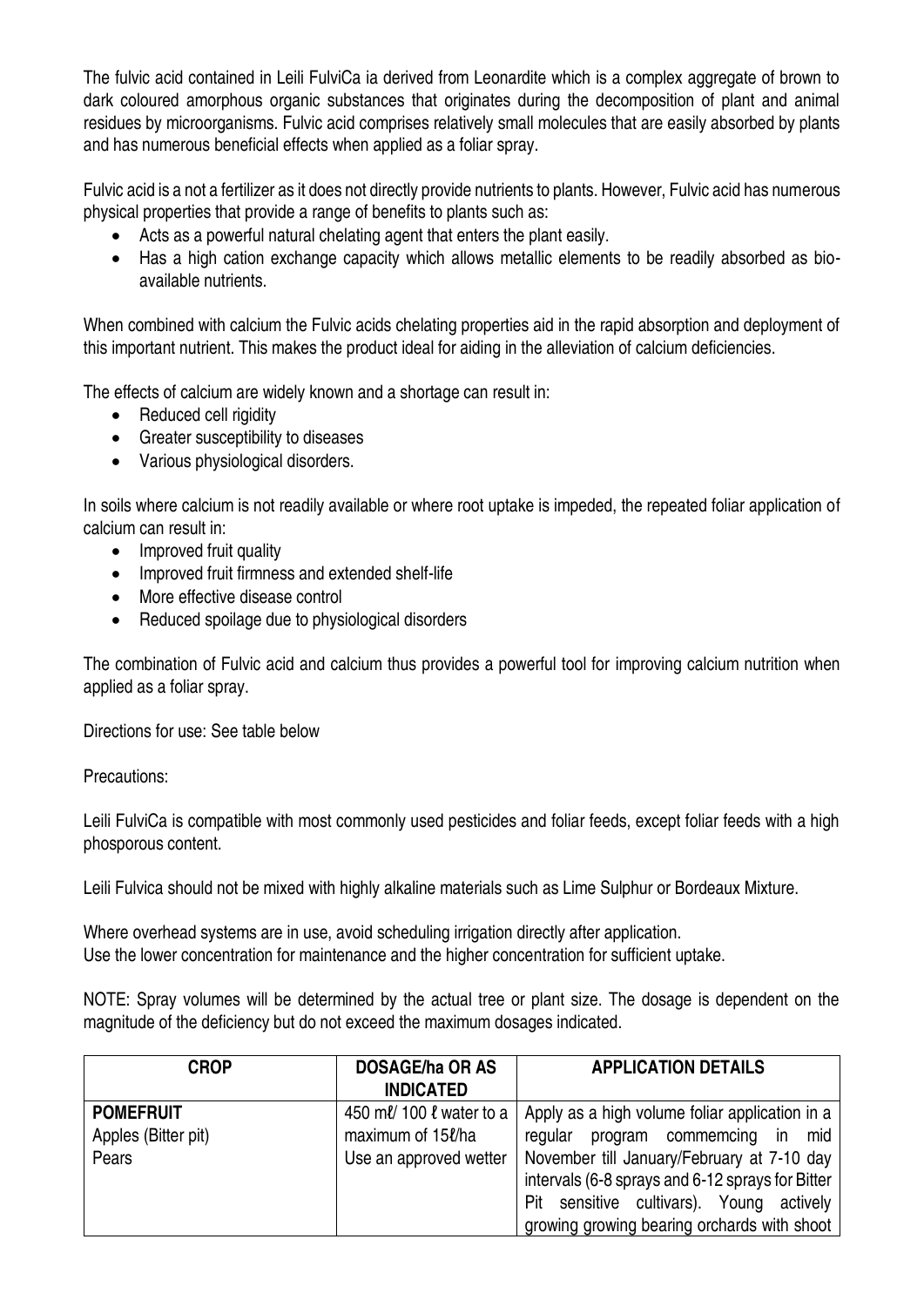|                                                                          |                                              | length of more than 45 cm, should receive at                                               |
|--------------------------------------------------------------------------|----------------------------------------------|--------------------------------------------------------------------------------------------|
|                                                                          |                                              | least 8 applications. Apply in $1000 - 3000$ $\ell$                                        |
|                                                                          |                                              | spray mix per ha with lower volumes on young<br>open trees and the higher volume sprays on |
|                                                                          |                                              | large dense trees.                                                                         |
| Citrus                                                                   | 300-500 ml/ 100l water                       | Apply as a medium cover spray in 1000 -                                                    |
|                                                                          | to a maximum of 15l/ha                       | 3000 l water/ha. Apply at fruit set.                                                       |
| Potatoes (Hollow Heart, Brown                                            | 500 ml/ 100ml water to                       | Apply at tuber initiation followed by a further 3                                          |
| Spot) (improved shelf life and heat                                      | a maximum of 4l/ha                           | sprays at 10-14 day intervals. Apply in no less                                            |
| tolerance)                                                               |                                              | than 500 l water/ha                                                                        |
| Tomatoes                                                                 | 500ml/ 100l water to a                       | Apply from first fruit set and repeat at 7-10 day                                          |
| Peppers                                                                  | maximum of 4l/ha                             | intervals. Apply in no less than 5000 water/ha                                             |
| (Blossom End Rot)                                                        |                                              |                                                                                            |
| Cucurbits<br>(Watermelons,<br>Cucumbers, etc)                            | 500 ml/ 100 l water to a<br>maximum of 3l/ha | Apply from first fruit set and repeat at 14 day                                            |
|                                                                          |                                              | intervals. Apply in no less than 500ℓ water/ha                                             |
| (Blossom End Rot)                                                        |                                              |                                                                                            |
| <b>Brassicas</b>                                                         | 500ml/ 100l water to a                       | Apply 2-3 sprays in a regular program at 7-10                                              |
| Lettuce                                                                  | maximum of 3l/ha                             | day intervals from heading. Apply in no less                                               |
|                                                                          |                                              | than 300 l water/ha                                                                        |
| Celery                                                                   | 500ml/ 100l water to a                       | Apply as part of a regular program at 7 day                                                |
| (Black Heart)                                                            | maximum of 3l/ha                             | intervals. Apply as a directed spray after                                                 |
|                                                                          |                                              | establishment of transplanted seedlings.                                                   |
|                                                                          |                                              | Apply in no less than 3000 water/ha                                                        |
| <b>SUBTROPICAL FRUIT + NUTS</b>                                          | 500ml/ 100l water to a                       | Apply as a medium cover spray in 1000 -                                                    |
| Mangoes, Avocados, Macadamia,                                            | maximum of 15l/ha                            | 30000 water/ha during flowering and apply a                                                |
| Pecans, Bananas, Litchis (Fruit<br>colouring and internal fruit quality) | Use an approved wetter                       | follow-up spray two weeks later.                                                           |
|                                                                          | where necessary                              |                                                                                            |
| <b>STONEFRUIT:</b>                                                       | 500ml/ 100l water to a                       | Apply from fruit set as a medium cover spray                                               |
| Apricots, Peaches, Plums                                                 | maximum of 5l/ha                             | in $1000 - 3000l$ water/ha, with 14 day                                                    |
|                                                                          |                                              | intervals.                                                                                 |
|                                                                          | 250 $m\ell/100\ell$ water to a               |                                                                                            |
|                                                                          | maximum of 7,5 $\ell$ /ha                    | Apply as a preventative treatment against                                                  |
|                                                                          |                                              | Internal Breakdown early in spring. Apply 6                                                |
|                                                                          | Use an approved wetter                       | applications with 14 day intervals.                                                        |
| Grapes                                                                   | 450-500 ml/ 100l water                       | Apply 4-6 times from pea size onwards. Apply                                               |
|                                                                          | to a maximum of 750                          | with 7-10 day intervals until symptoms                                                     |
|                                                                          | ml/100l water                                | disappear. Apply in 1000l water/ha                                                         |
| Ornamentals                                                              | 500ml / 100l water to a                      | Apply 2-3 applications with weekly intervals                                               |
|                                                                          | maximum of 5l/ha                             | until symptoms disappear. Ensure thorough                                                  |
|                                                                          |                                              | wetting of plants.                                                                         |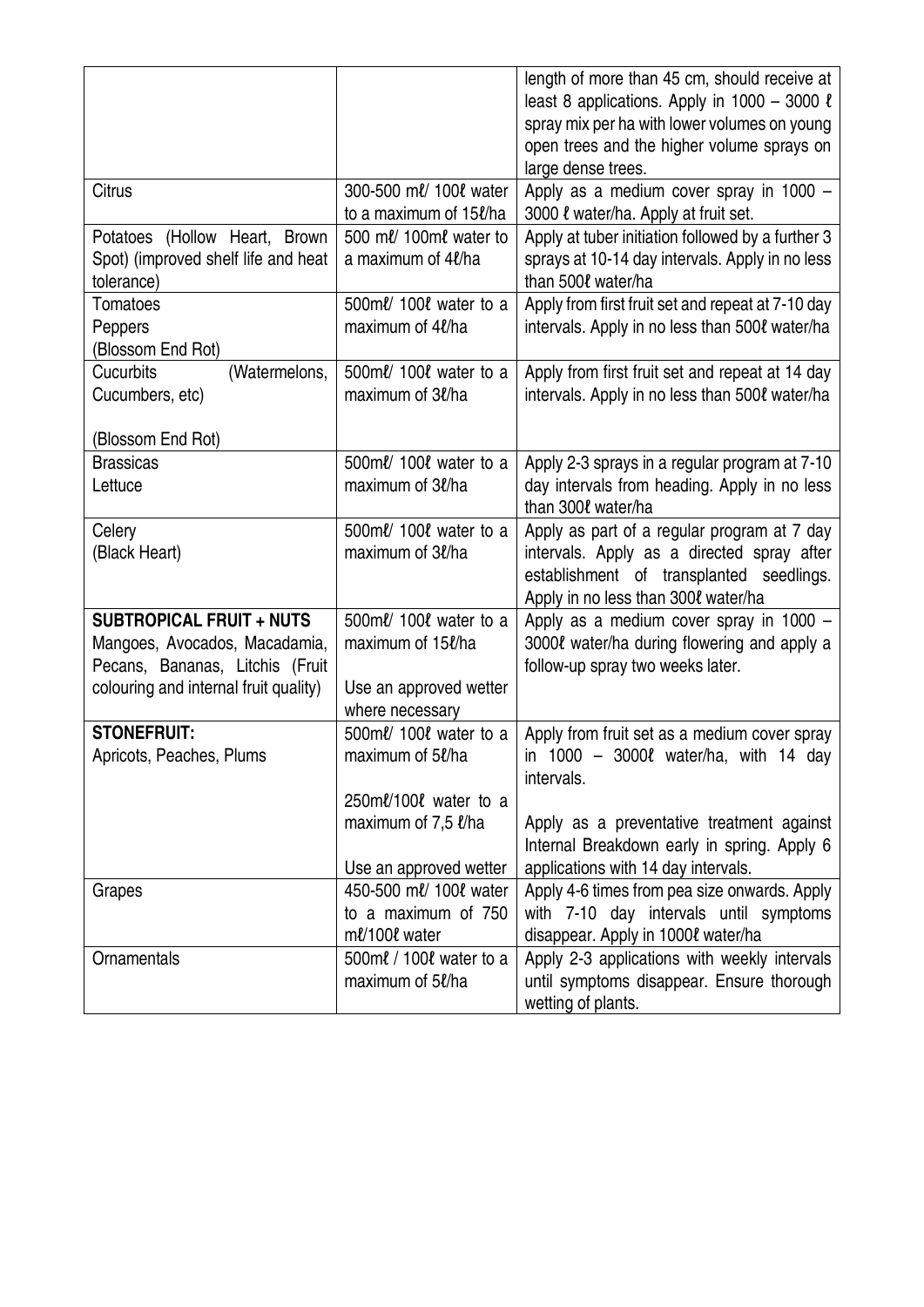Die fulvic suur wat in Leili FulviCa bevat word, is afgelei van Leonardite wat 'n komplekse versameling van bruin tot donkerkleurige vormlose organiese substansie is, wat sy oorsprong het gedurende die ontbinding van die plant en dierresidue by mikro organismes. Fulvic suur bestaan uit relatiewe klein molekules wat maklik opgeneem word deur plante en het verskeie voordelige effekte wanneer dit toegedien word as 'n blaarbespuiting.

Fulvic suur is nie 'n kunsmis nie, want dit voorsien nie direkte voedingstowwe aan die plante nie. Alhoewel, Fulvic suur verskeie fisiese eienskappe het wat 'n reeks voordele aan die plante verskaf soos:

- Dit dien as 'n kragtige natuurlike 'n chelaad agent wat die plant maklik binnedring.
- Dit het 'n hoë katioon wisselingsvermoë wat metaalelemente toelaat om geredelik as bio-beskikbare voedingstowwe opgeneem te word.

Wanneer gekombineer word met kalsium help die Fulvic suur chelaad agente met die vinnige absorpsie en ontplooiing van hierdie belangrike voedingstof. Dit maak die produk ideal om te help met die verligting van kalsium afwykings.

Die werking van kalsium is wyd bekend en 'n tekort kan aanleiding gee tot die volgende:

- Verminderde selbuigsaamheid
- Groter vatbaarheid tot siektes.
- Verskeie psigologiese afwykings.

In grond waar kalsium nie geredelik beskikbaar is nie, of waar die worteloppervlak belemmer is, kan die herhaalde blaartoediening van kalsium die volgende tot gevolg hê:

- Verbeterde kwaliteit van vrugte
- Verbeterde fermheid van vrugte asook uitgebreide rakleeftyd
- Meer effektiewe siektekontrole
- Verminderde bederwing as gevolg van fisiologiese afwykings

Die kombinasie van Fulvic suur en kalsium voorsien dus 'n kragtige instrument om kalsium voeding te verbeter wanneer dit as 'n blaarspuit toegedien word.

Gebruiksaanwysings: Sien tabel hieronder

Voorsorgmaatreëls:

Leili FulviCa is verenigbaar met mees algemeen gebruikte plaagdoders en blaarvoeders, behalwe blaarvoeders met 'n hoë fosforinhoud.

Leili Fulvica behoort nie gemeng te word met hoë alkaliese materiaal soos Kalk Swael of Bordeaux Mengsels

Waar oorhoofse sisteme in gebruik is, vermy geskeduleerde besproeiïng direk na toediening. Gebruik die laer konsentrasie vir onderhoud en die hoogste konsentrasie vir genoegsame inname.

NOTA: Spuitvolumes sal bepaal word deur die werklike boom of plantgrootte. Die dosis is afhanklik van die omvang van die voedingstekort, maar mag nie die dosis soos voorgeskryf oorskry nie.

| <b>GEWAS</b>        |                         | DOSIS/ha OF SOOS   TOEDIENINGSBESONDERHEDE        |
|---------------------|-------------------------|---------------------------------------------------|
|                     | <b>AANGEDUI</b>         |                                                   |
| <b>STEENVRUGTE</b>  | 450 ml/ 100 l water tot | Dien toe as 'n hoë volume blaartoediening in 'n   |
| Appels (Bitter pit) | 'n maksimum van         | gereelde program wat begin in middel              |
| Pere                | $15\ell$ /ha            | November tot Januarie/Februarie teen 7-10         |
|                     | Gebruik 'n              | dae intervalle (6-8 bespuitings en 6-12           |
|                     | goedgekeurde benatter   | bespuitings vir Bitter Pit sensitiewe kultivars). |